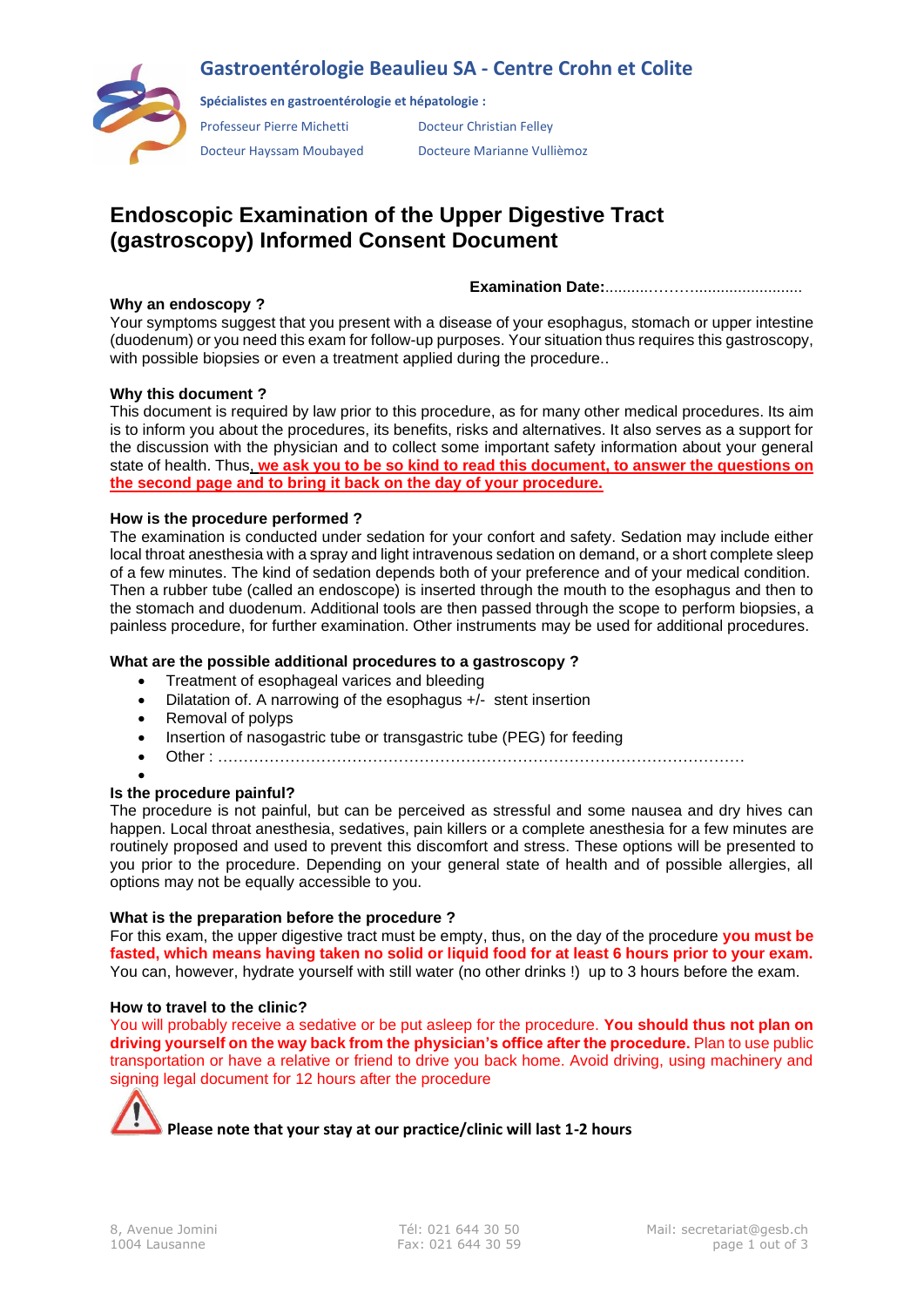## **Gastroentérologie Beaulieu SA - Centre Crohn et Colite**



**Spécialistes en gastroentérologie et hépatologie :**

Professeur Pierre Michetti Docteur Christian Felley

Docteur Hayssam Moubayed Docteure Marianne Vullièmoz

## **What to do with your medication ?**

You should take your usual medications with a small amount of clear liquid (water or tea), despite the instruction to be fasted. This is particularly the case for anti-hypertensive agents, diuretics, or asthma drugs. This is also the case for regular cardiac dose aspirin.

**If you take blood thinners (such as Sintrom, Marcoumar, Xarelto, Pradaxa, Eliquis), medications containing aspirine (Aspirine Cardio, Triatral, Plavix ou Clopidogrel) or if you are diabetic, please contact your general practitioner or our office in advance to the exam. Indeed it is likely that these medications will need to be stopped or adjusted for y few days in preparation of the procedure.**

#### **What are the risks associated with a gastroscopy ?**

A gastroscopy performed for diagnosis purposes and taking biopsies are considered low risk procedures, with a risk of 0.2% of complications, which include bleeding from a biopsy site or bowel perforation. The risk of bleeding and of bowel perforation rises in case of dilatation of a narrowed esophagus. The rate of complications associated dilatation are 1-2% of perforation and 5% of bleeding, despite all precautions taken. These complications may be immediate or delayed a few days. Bleeding is usually managed by a repeat gastroscopy to coagulate the bleeding vessel (by local injection or clip placement). Refractory bleeding and perforation may require emergency radiological procedure or surgery in 1-2% of cases. Surgery is usually laparoscopic in these cases, but open surgery has been needed in rare instances.

### **What are the alternatives to a gastroscopy ?**

Depending of the symptoms and problems, radiological exams of several kinds can replace the gastroscopy, but will not permit to obtain biopsies or to perform some of the procedures performed through the gastroscopy tube. Diagnostic may thus be delayed. Surgery may represent the only alternative for some endoscopic procedures.

#### **What are the frequent questions asked prior to a gastroscopy ?**

When you will talk with the doctor prior to the gastroscopy you should ask all the questions that matter to you, for instance:

- What is the need and degree of emergency of this procedure in your case ?
- What are the alternatives in your case ?
- Are there specific risks in your situation that may not be mentioned in this document ?

## **How to collaborate in reducing the risks of the procedure ?**

Please follow the preparation instructions above and answer the following questions:

| Do you take a blood thinning medication such as Sintrom, Marcoumar,             |              |           |
|---------------------------------------------------------------------------------|--------------|-----------|
| Xarelto, Pradaxa, Eliquis or an anti-platelet agent such as Plavix/Clopidogrel? | $\Box$ Yes   | $\Box$ No |
| In the last 7 days, did you take Aspirin, Tiatral, Aspégic or an                |              |           |
| anti-inflammatory drug such as Aleve, Advil, Algifor, Voltaren, Irfen,          | $\sqcap$ Yes | $\Box$ No |
| Ponstan, or other?                                                              |              |           |
| Are you allergic to some drugs, latex, eggs or soja                             | $\sqcap$ Yes | ⊟ No      |
|                                                                                 |              |           |
| If yes, please list :                                                           |              |           |
| Do you have a transmissible disease?                                            | ਾ Yes        | No.       |
|                                                                                 |              |           |

#### **How will you feel after the procedure ?**

You may experience some discomfort and fullness. If you present with abdominal cramps or are feeling generally unwell with dizziness, nausea or vomiting, or present with upper or lower digestive bleeding (including maroon or black stools), please contact us rapidly or, if not possible, contact your general practitioner or go to a nearby emergency room if you can't reach us or your doctor. The main dispatcher at Clinique La Source (tel : +41 21 641 3333) is able to contact us outside of office hours.

By my signature below, I declare that I have read this document and have been clearly informed by the doctor on the reasons of the exam, the details of the procedure, its conduct and the potential risks of